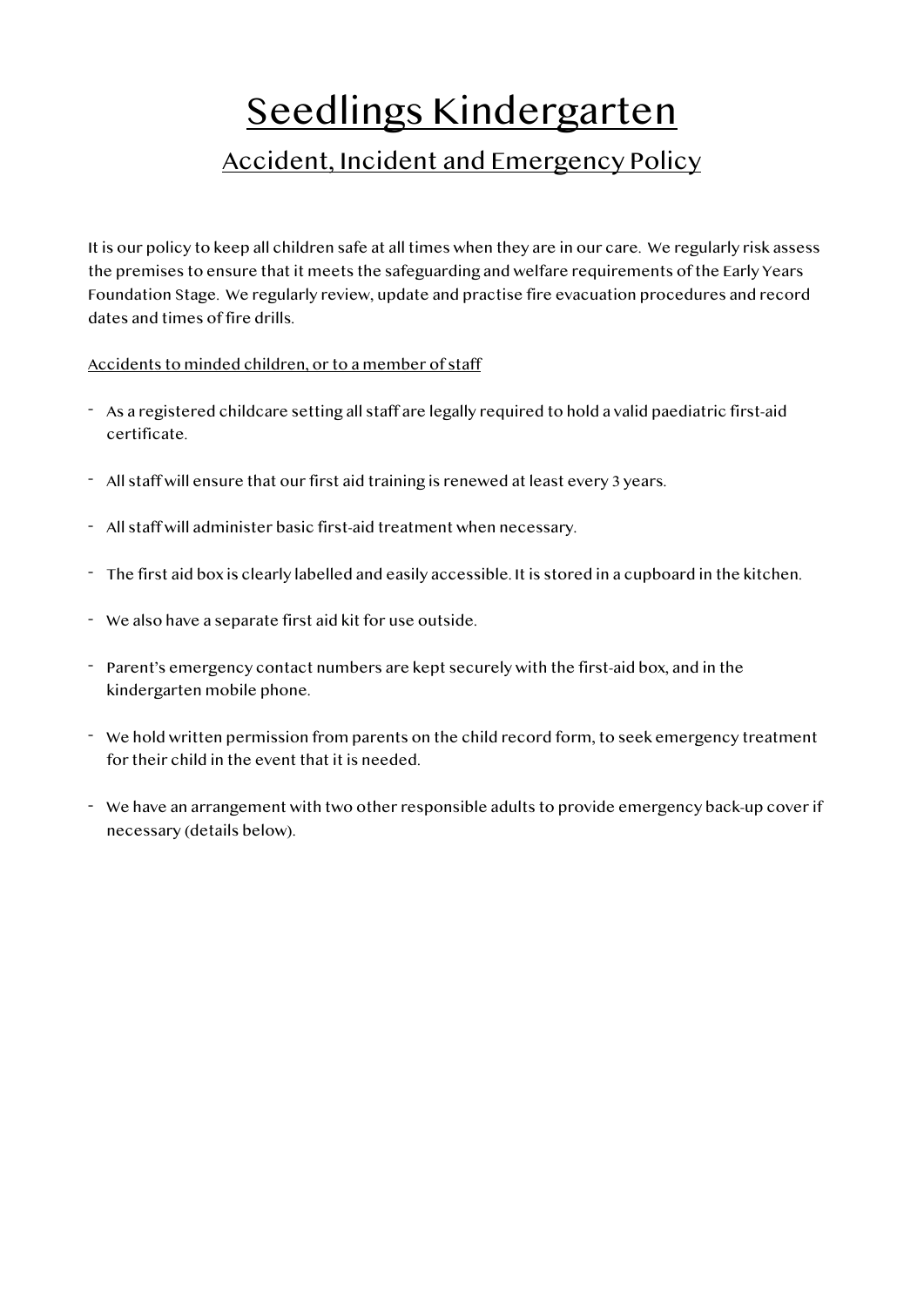# Accident, Incident and Emergency Procedure

# Accidents

- We will reassure the injured child while making sure that the other children in our care are safe. This may mean sitting the other children somewhere safe where we can see them.
- If the accident is a minor one and requires only basic first aid, we will deal with it ourselves. If not, we will ring 999 (or 112 from a mobile) for help.
- If one of us has to accompany or take a child to hospital, we will endeavour to contact the child's parent as soon as possible and ask them to meet us at the hospital.
- In this instance we may need to contact the parents of the other children to come and collect their child in order for us to stay within our ratios.
- If we manage to deal with the accident ourselves, then we will inform the child's parents when they collect their child, and advise of any first aid treatment given.
- If a member of staff has an accident one of the emergency back-up cover people will be called (see details below).
- We will do our best at all times to make sure the children in our care are safe, reassured and kept calm.

# Incidents

An incident is a non-medical emergency which causes the need for an immediate response or change of routine in the setting.

We will use existing planned procedures as far as possible in the event of an incident which affects our setting as follows:

- Missing child we will follow the Missing Child procedure.
- Gas leak/fire we will follow the Emergency Evacuation procedure, as detailed below.
- Challenging or aggressive behaviour by a child we will follow the Behaviour Management procedure.
- Flooding we will monitor the situation and follow the Emergency Evacuation procedure if necessary.
- Threatening behaviour of an adult we will seek to remove the children from the situation to a safe place as soon as possible. If necessary we will call the Police on 999 (or 122 from a mobile) when safe to do so.
- If necessary we will contact the parents as soon as possible so that they can collect their child/ children.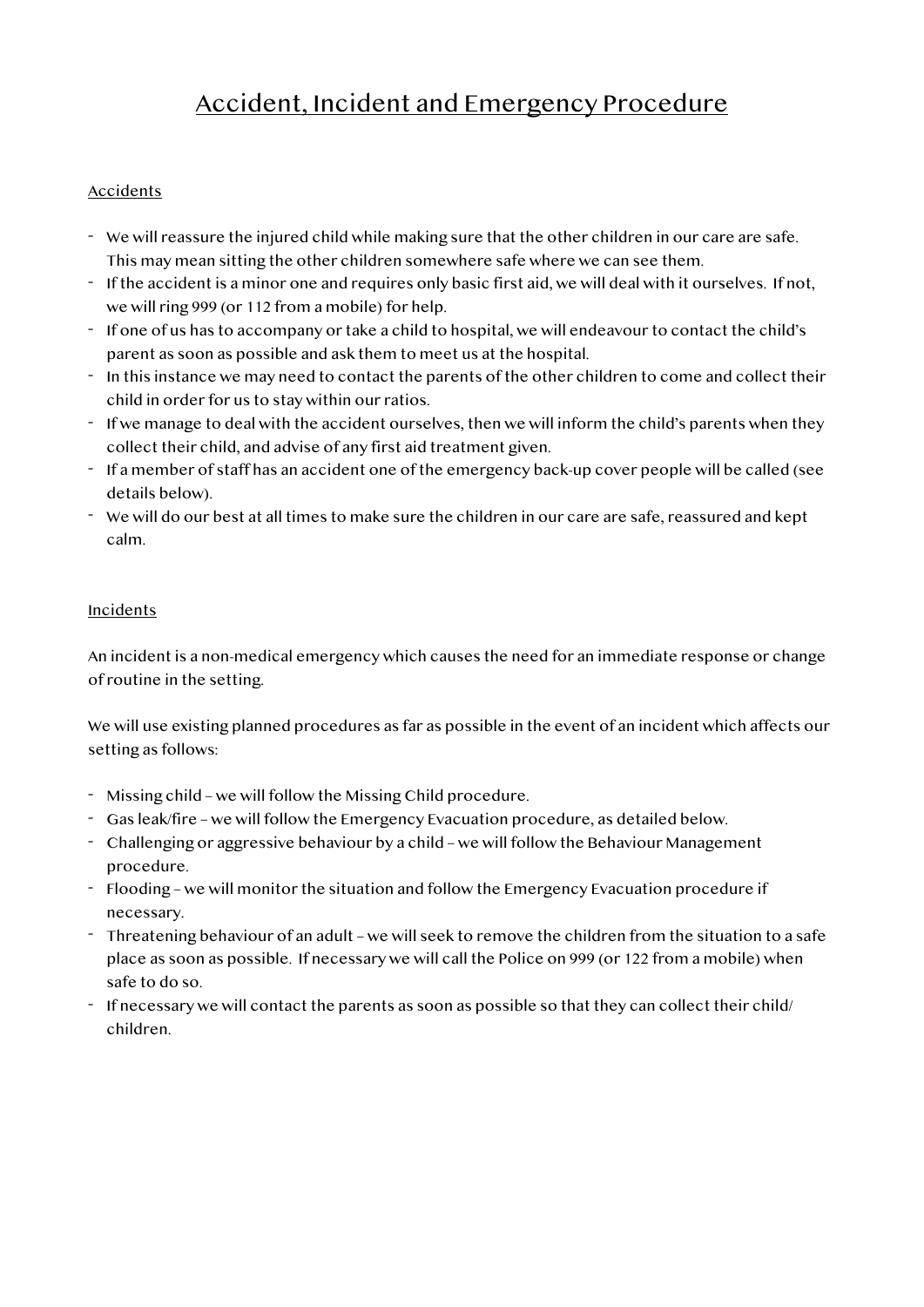#### Emergency Evacuation Procedure

Should an emergency occur that requires us to leave the setting the following procedure will apply:

- We will gather the children using the "everyone to me" procedure that the children are familiar with.
- We will ensure that all the children in the setting are present by counting and checking the register.
- We will evacuate through the cloakroom door unless this is blocked, in which case we will use the garden doors in the main kindergarten room.
- We will proceed in the usual manner (children hold hands in pairs and form a 'crocodile' line) to a safe area, being either the secure garden area or North Farm house, depending on the particular circumstances.
- We will contact the emergency services by dialling 112 on the mobile phone or on North Farm house landline.
- We will reassure the children to avoid them being unduly upset.
- We will contact the parents and let them know the situation as soon as possible so that they can collect their child/children.

# Other Emergencies

- Should any other emergency occur we will contact the parents as soon as possible.
- In the event of any accident or emergency befalling a parent we will expect to be contacted as soon as possible. We will keep the children safe until such time as arrangements are made for them to be collected.

### Recording of Accidents, Incidents and Emergencies

- We will record the date, time and details of all accidents, incidents and emergencies and will make these records available for parents to sign.
- We will ensure that all completed forms are stored in accordance with the confidentiality policy.
- If the accident is significant e.g. if a child is taken to hospital for a broken bone we will inform Ofsted, the local child protection agency, the Health and Safety Executive and Seedlings insurance company as soon as is reasonably practicable, but in any event within 14 days of the accident occurring.

### **Emergency Back-up Cover**

Back-up 1 Name: Dr Gillian Masters Home telephone - 01603 279770 Mobile no. - 07901 551429

Back-up 2 Name: Dr Lucy Oliver Home telephone: 01263 732663 Mobile no. - 07990 541180